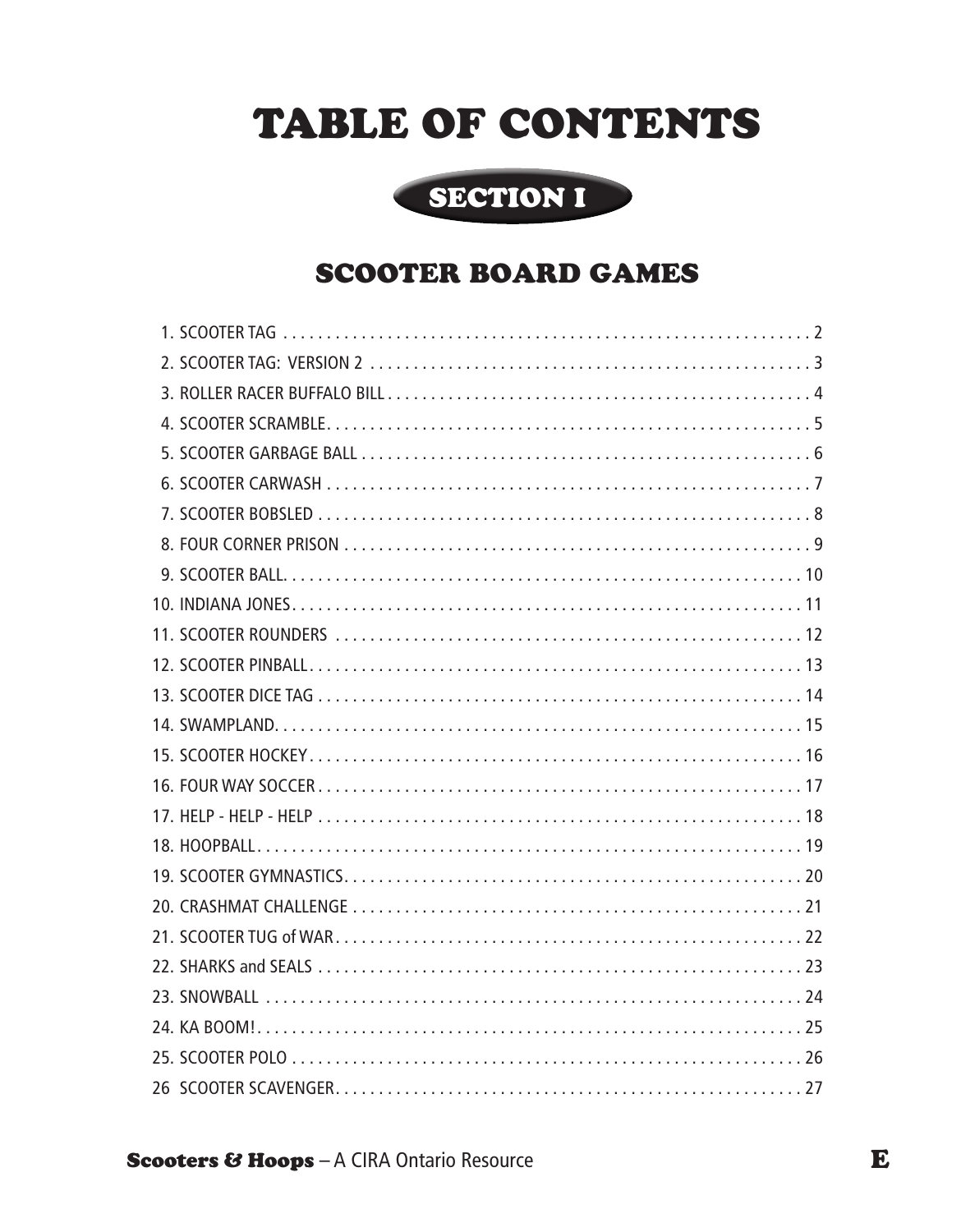

## HULA HOOP GAMES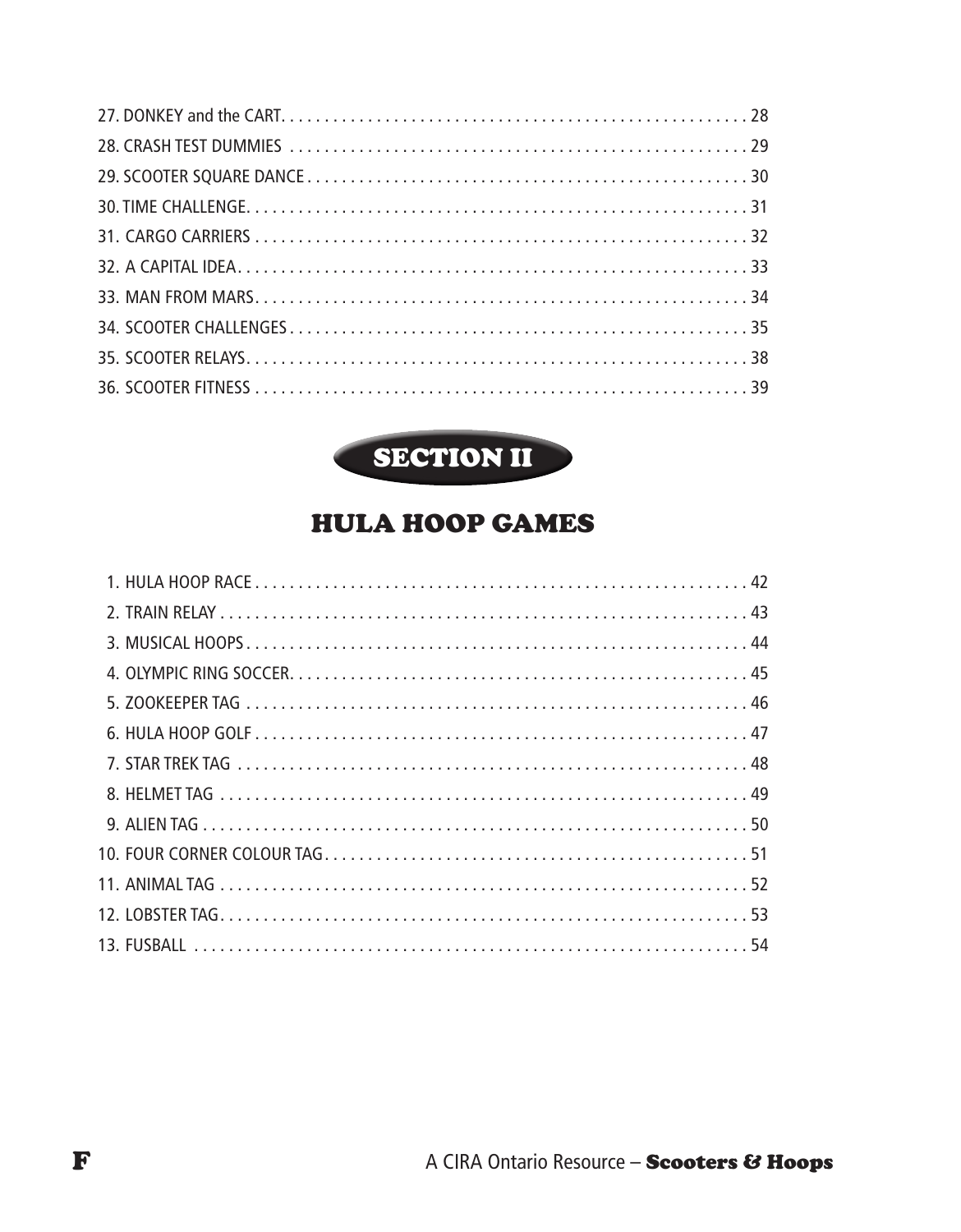# 7 SCOOTER BOBSLED

### Objective:

• To bobsled though the course.

#### Equipment:

• Scooters and gym mats.

#### How to Play:

- 1. Place a gym mat on top of two or three scooters.
- 2. One player sits cross-legged on the mat. One or two players are the "pushers." The pushers must propel the bobsled around the perimeter of the playing area and be the first back to the start line.

### Variations:

- Teams must complete a designated numbers of laps, and roles must be switched on each lap.
- The rider can wear a hockey or baseball helmet, for safety and for effect.
- Place obstacles around the course. Create a tunnel using other gym mats, have teams dismount and go over benches, or create a zigzag pattern through cones.
- This is an incredibly fun race that has countless variations.

#### Safety:

• Players should be cautioned as to appropriate speed, hand position for pushing, and carefulness with hands on or near the scooter board wheels.

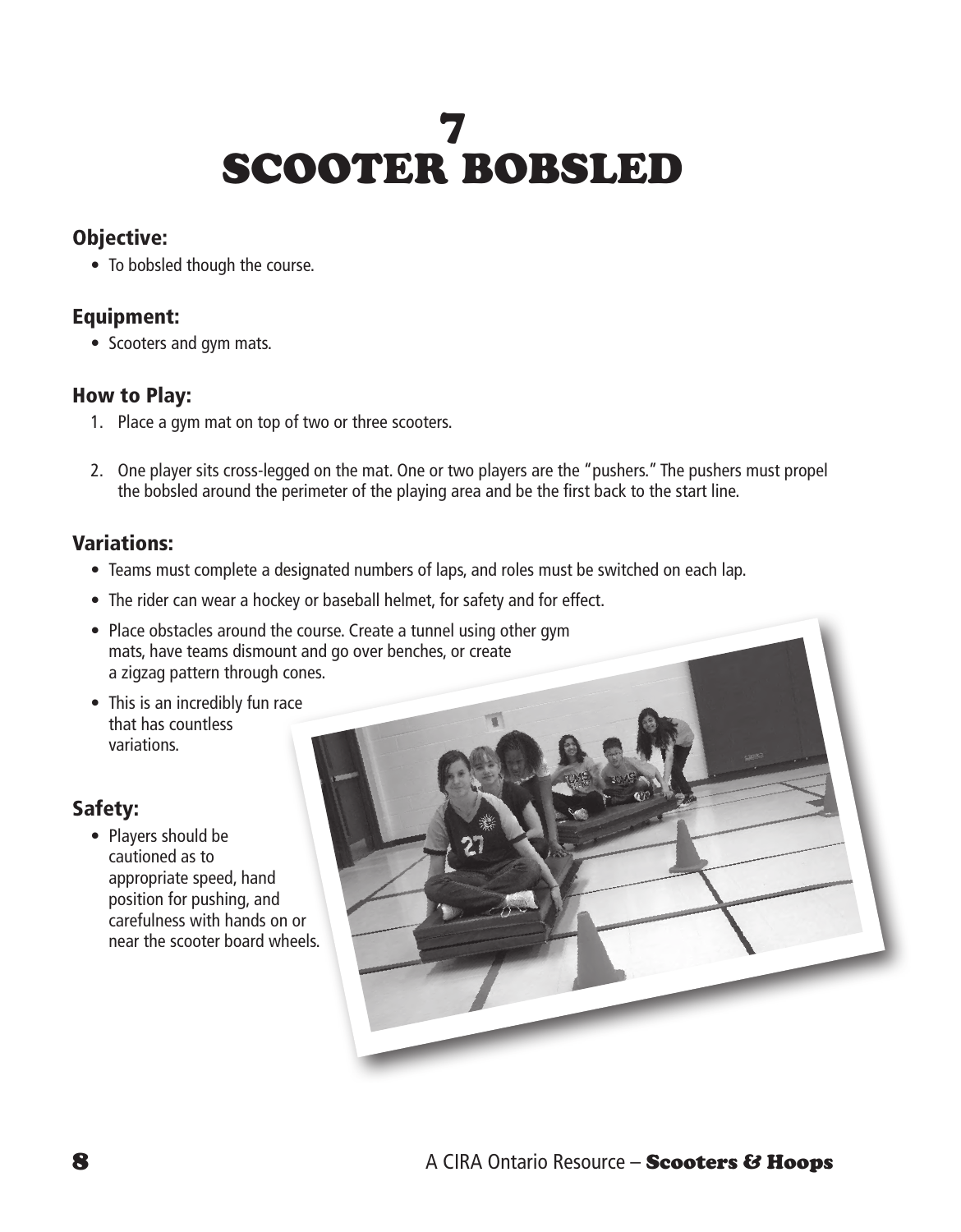# 24 KA BOOM!

#### Objective:

• To knock down opponent's mats.

#### Equipment:

• Gym mats, soft-toss or gator balls, two to three stability balls, and scooters.

#### How to Play:

- Divide the group into two teams.
- Each team stands up three to four gym mats on their side of the gym.
- All the players sit on scooters.
- Teams must either throw or roll the gator balls or stability balls at their opponent's mats to knock them down. When the mats hit the floor, the throwing team yells, "KA-BOOM!" For safety, leaders might decide to only allow the stability balls to be "rolled" at the targets.

#### Variations:

- For younger players, the mats will have to be moved close to their opponent's side.
- Employ a "Protector of the Mats." Their job is to try and protect their mats from being knocked down. They do not have to be on a scooter.

**Scooters & Hoops** – A CIRA Ontario Resource 25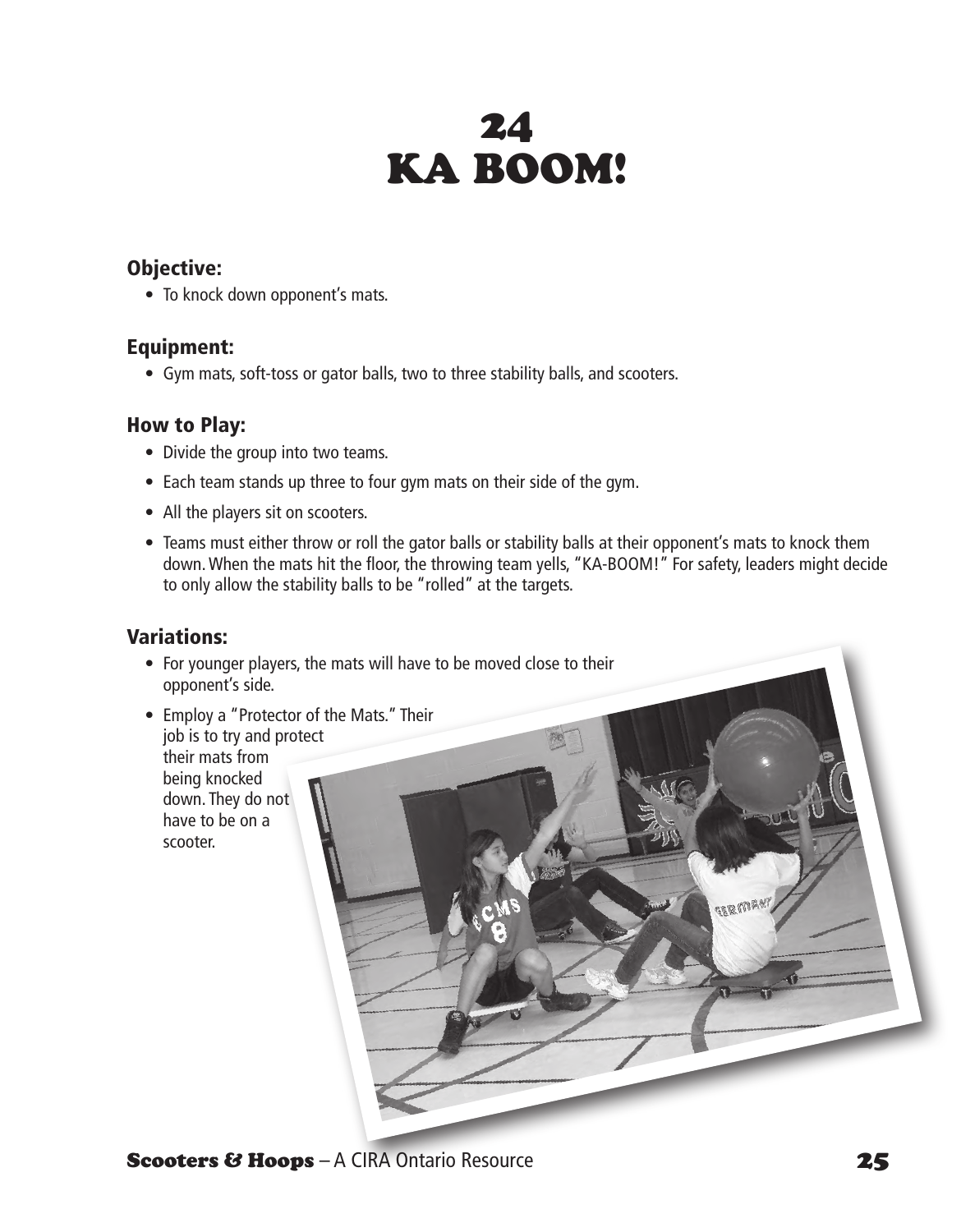# 29 SCOOTER SQUARE DANCE

### Objective:

• To follow the square dance steps while sitting on scooters.

#### Equipment:

• Scooters and square dance music.

#### How to Play:

- 1. Players are put in groups of eight, and each group of eight must partner up.
- 2. One player sits on the scooter, and the other player pushes him or her.
- 3. Play a square dance and have players complete the dance while on scooters.
- 4. Running the dance through in groups of four without scooters first makes the dance easier.

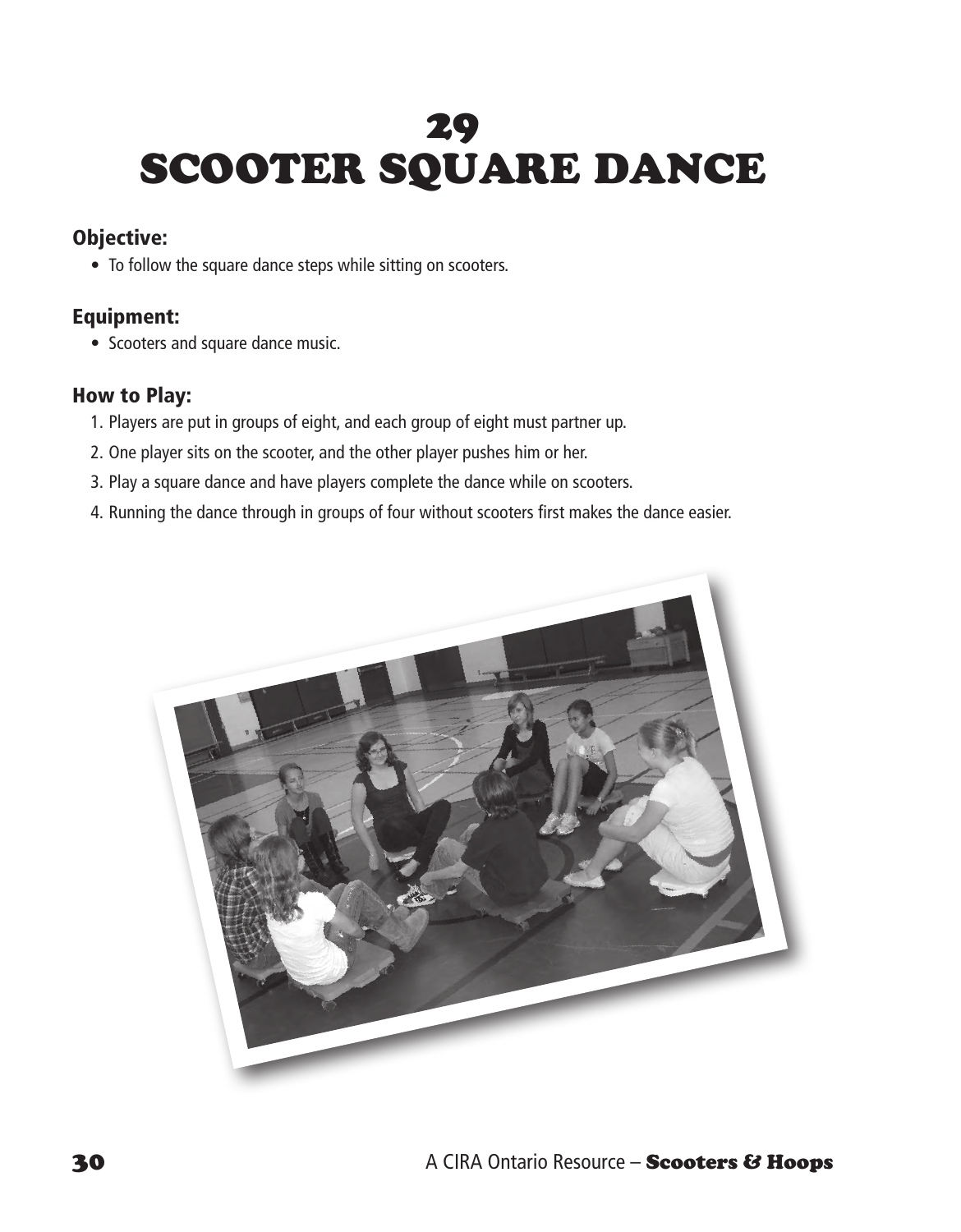# 4 OLYMPIC RING SOCCER

**Bill Serbin – Winnipeg, Manitoba**

#### Objective:

• To score by working together as a team.

### Equipment:

• Soccer ball, five coloured hoops for each team, and nets.

### How to Play:

- 1. Players are divided into teams of five.
- 2. Each member of the group gets a coloured ring to represent the five Olympic Rings (Red, Blue, Green, Yellow, Black).
- 3. The players place the rings around their waist and link together to create one team.
- 4. Separate the groups into two teams.
- 5. They now play soccer as two teams with groups of five.
- 6. A group of five cannot kick the ball twice in a row.

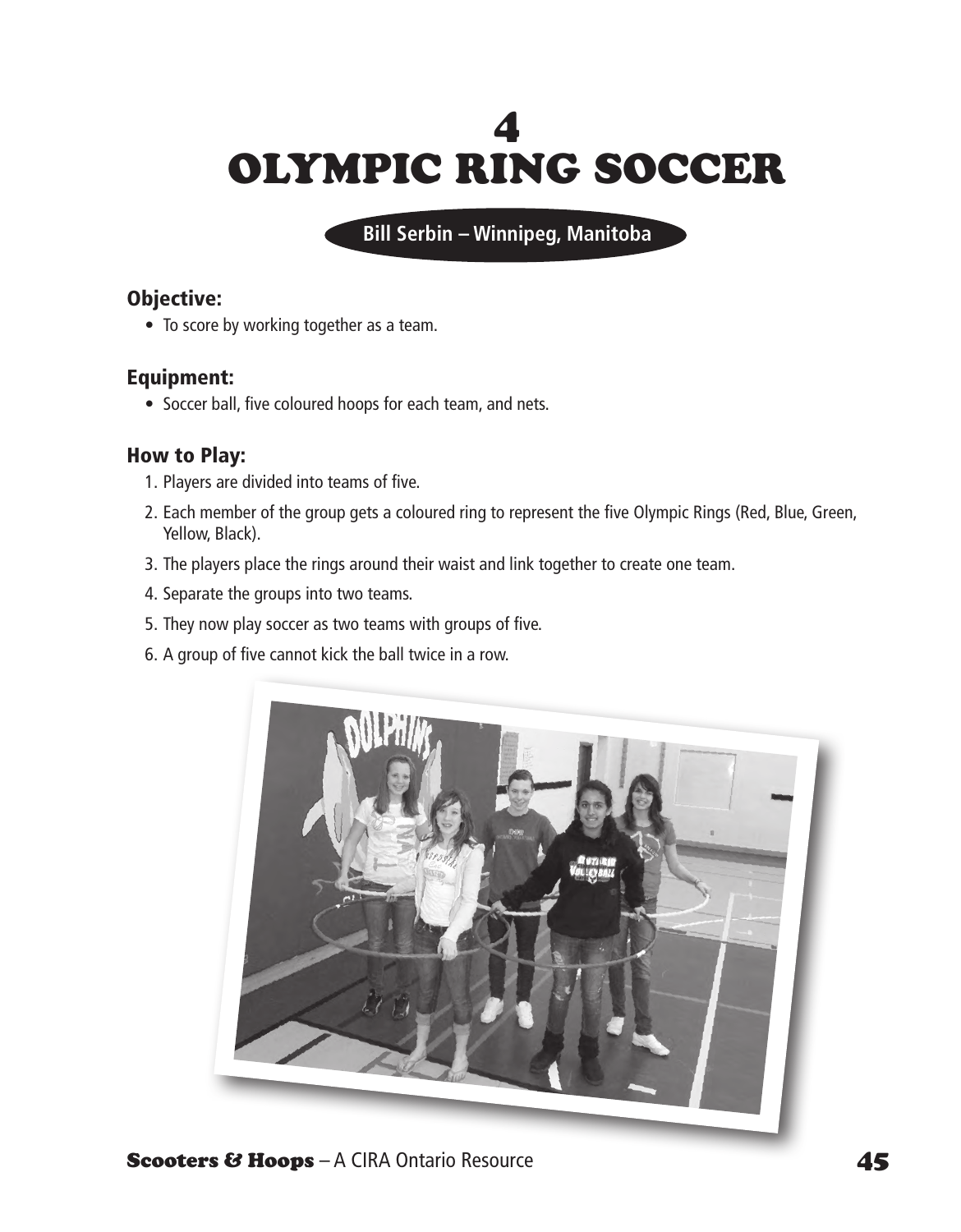# 9 ALIEN TAG

## Objective:

• To tag or avoid being tagged, as in frozen tag.

## Equipment:

• Hula hoops.

### How to Play:

- 1. All the players, including the "IT" players, place a hoop around their waist so that they look like an alien.
- 2. Those who are "IT" race around the playing area trying to tag the other players.
- 3. Tags may only be hoop-to-hoop contact.

## Variation:

• Allow players to be unfrozen by placing the hoop over their heads. Players can re-enter the game if they hula hoop or try to hula hoop with the hoop around their waist for twenty seconds.